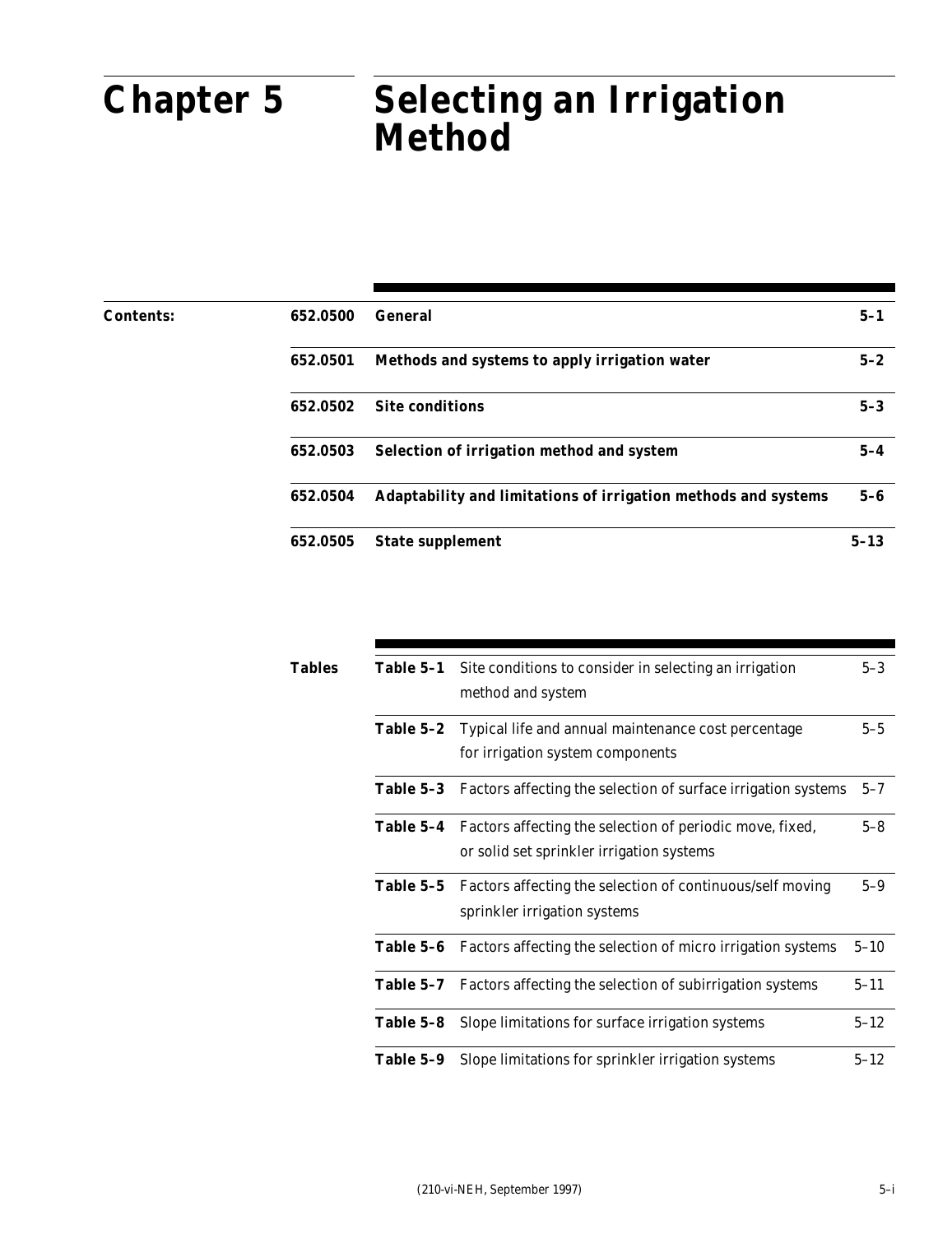### **652.0500 General**

Irrigation application method and system selection should result in optimum use of available water. The selection should be based on a full awareness of management considerations, such as water source and cost, water quantity and quality, irrigation effects on the environment, energy availability and cost, farm equipment, product marketability, and capital for irrigation system installation, operation, and maintenance. The purpose of this chapter is to provide necessary planning considerations for selecting an irrigation method and system. Most widely used irrigation methods and systems with their adaptability and limitations are described. Also see National Engineering Handbook (NEH), part 623 (section 15), chapters 3, 4, 5, 6, 7, 8, 9, and 11.

In some areas, operators are accustomed to a particular irrigation method and system of applying water. They continue to install and use this common system even though another system may be more suitable, apply water more efficiently with better distribution uniformity, be more economical to install and operate, and have fewer negative impacts on ground and surface water.

The consultant and irrigation decisionmaker should compare applicable methods and systems on common grounds. These can include:

- Gross irrigation water needs
- Energy requirements
- Effects on quantity and quality of ground water and downstream surface water
- Installation and annual operating costs
- Labor skills needed

Generally more than one irrigation method and system can be installed and efficiently operated on a specific site. The owner's or operator's desire, rather than economics and water application uniformity, may be key to the selection. To get acceptable irrigation efficiencies (minimize losses), management skills required of the operator and flexibility of available labor must be considered. Local regulations may provide the motivation to select and manage a specific irrigation system that would provide the least negative effect on ground and surface water. Whatever basis is used for the decision, the consultant and owner or

operator both need to be aware of the applicability, capability, and limitations of all irrigation methods and systems that could be used on a specific site.

Political, legal, and regulatory issues are of primary importance. Included are such issues as land reform, water rights, containment of runoff and drainage water, taxation, financial incentives from governments, zoning and site application, and construction permits. These issues must be fully understood at the beginning of the selection process.

The Natural Resources Conservation Service (NRCS) Field Office Technical Guide, section V, displays the conservation effects of irrigation methods and systems and their related components. These should be referenced during the planning and design process. They will provide insight as to the effects of surface irrigation on ground and surface water quantity and quality, and on wildlife.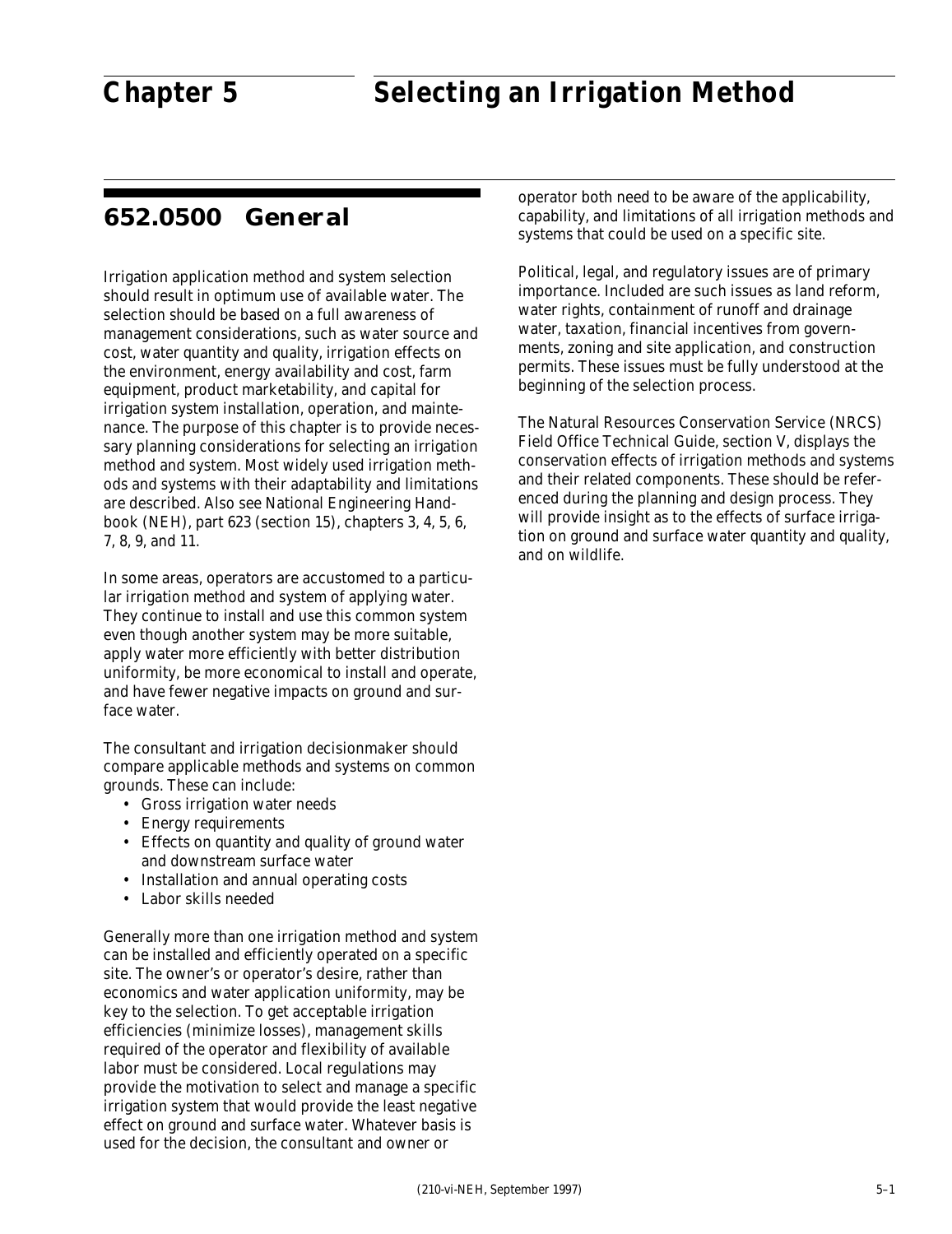### **652.0501 Methods and systems to apply irrigation water**

The four basic irrigation methods, along with the many systems to apply irrigation water, include: surface, sprinkle, micro, and subirrigation:

**Surface**—Water is applied by gravity across the soil surface by flooding or small channels (i.e., basins, borders, paddies, furrows, rills, corrugations)

**Sprinkle**—Water is applied at the point of use by a system of nozzles (impact and gear driven sprinkler or spray heads) with water delivered to the sprinkler heads by surface and buried pipelines, or by both. Sprinkler irrigation laterals are classed as fixed set, periodic move, or continuous or self move. Sprinkler irrigation systems include solid set, handmove laterals, sideroll (wheel) laterals, center pivot, linear move (lateral move), and stationary and traveling gun types. Low Energy Precision Application (LEPA) and Low Pressure In Canopy (LPIC) systems are included with sprinkler systems because they use center pivots and linear move irrigation systems.

**Micro**—Water is applied to the point of use through low pressure, low volume discharge devices (i.e., drip emitters, line source emitters, micro spray and sprinkler heads, bubblers) supplied by small diameter surface or buried pipelines.

**Subirrigation**—Water is made available to the crop root system by upward capillary flow through the soil profile from a controlled water table.

Each irrigation method and irrigation system has specific site applicability, capability, and limitations. Broad factors that should be considered are:

- **•** Crops to be grown
- **•** Topography or physical site conditions
- **•** Water supply
- **•** Climate
- **•** Energy available
- **•** Chemigation
- **•** Operation and management skills
- **•** Environmental concerns
- **•** Soils
- **•** Farming equipment
- **•** Costs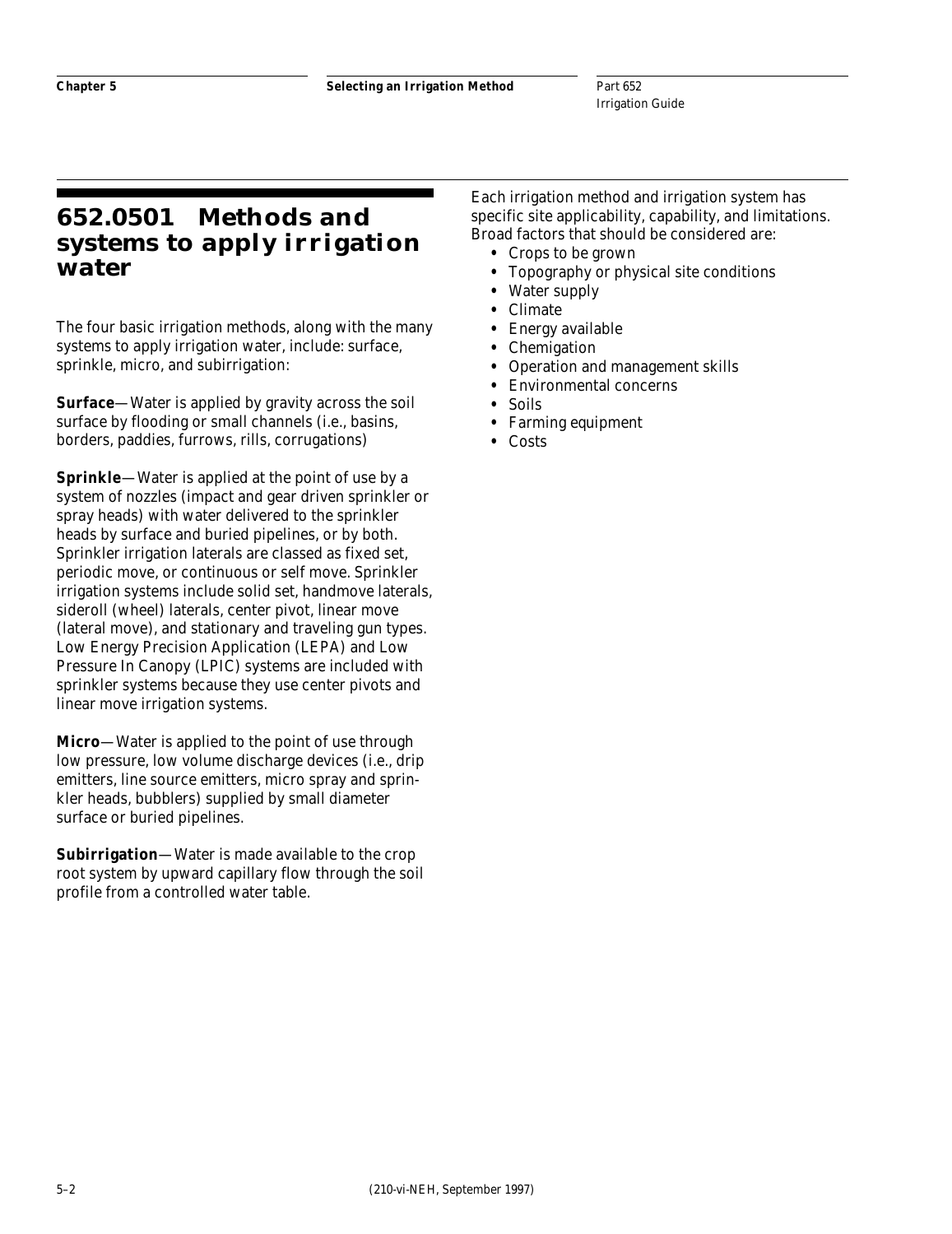### **652.0502 Site conditions**

Table 5–1 displays the site and other local conditions that must be considered in selecting an irrigation method and system. Other factors to consider include:

**Farm, land, and field**—Field size(s) and shape, obstructions, topography, flood hazard, water table, and access for operation and maintenance.

**Energy and pumping plant**—Type, availability, reliability, parts and service availability, and pumping efficiency.

**Environmental effects**—On quantity and quality of surface and ground water for water removal and for return flows, on local air quality, on local and regional wildlife and fish.

**Local laws**—Laws regarding tailwater runoff reuse, reuse pits, and quality of tailwater (runoff).

**Type and amount of effluent**—Animal, municipal, and industrial waste.

**Water rights, allocations, and priority**.

**Availability of funds for improvements.**

**Sociological factors** (i.e., grandpa and dad did it that way)—Available technical ability and language skills of laborers.

**Time and skill level of management personnel.**

| Crop                        | Soil                       | Water                   | Climate                     |
|-----------------------------|----------------------------|-------------------------|-----------------------------|
| Crops grown & rotation      | AWC                        | Quality                 | Wind                        |
| Water requirement           | Infiltration rate          | salts, toxic elements   | Rainfall                    |
| Height                      | Depth                      | sediment                | <b>Frost conditions</b>     |
| <b>Cultural practices</b>   | to water table             | organic materials       | Humidity                    |
| <b>Pests</b>                | to impervious layer        | fish, aquatic creatures | <b>Temperature extremes</b> |
| Tolerance to spray          | Drainage                   | Quantity                | <b>Rainfall frequency</b>   |
| <b>Toxicity limitations</b> | surface                    | Reliability             | <b>Evaporation from:</b>    |
| Allowable MAD level         | subsurface                 | Source                  | plant leaves and stems      |
| <b>Climate Control</b>      | Condition                  | stream                  | soil surface                |
| frost protection            | Uniformity                 | reservoir               | Solar radiation             |
| cooling                     | <b>Stoniness</b>           | well                    |                             |
| Diseases & Control          | Slope (s)                  | delivery point          |                             |
| Crop quality                | Surface texture            | Delivery schedule       |                             |
| Planned yield               | <b>Profile textures</b>    | frequency               |                             |
|                             | <b>Structure</b>           | duration                |                             |
|                             | Fertility                  | rate                    |                             |
|                             | <b>Temporal properties</b> |                         |                             |

**Table 5–1** Site conditions to consider in selecting an irrigation method and system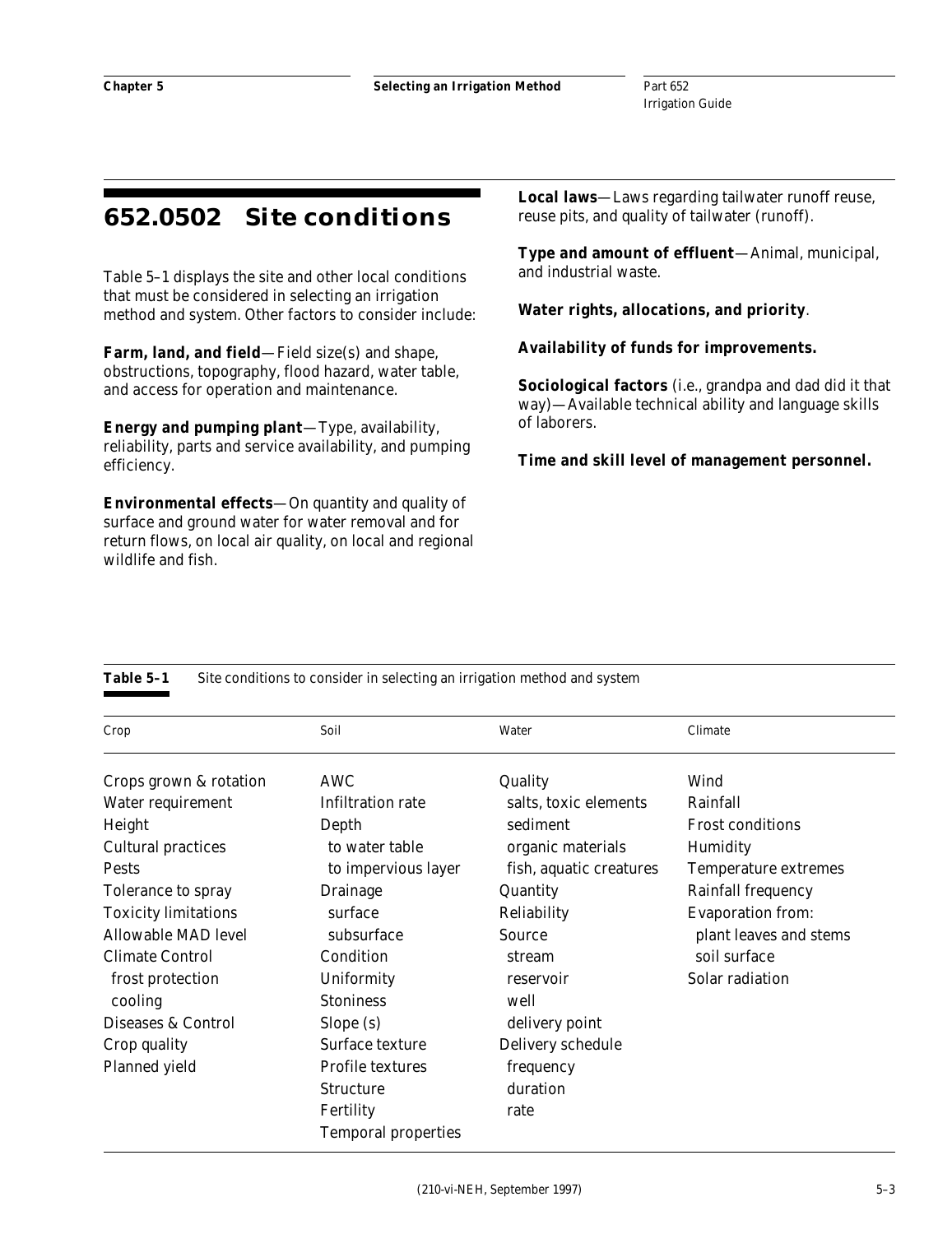## **652.0503 Selection of irrigation method and system**

With the current demand for other uses of high quality water, the irrigation decisionmaker must provide good irrigation water management; including maximizing beneficial water use, providing good distribution uniformity, minimizing water losses, and using an appropriate irrigation scheduling method. For example, it has been demonstrated that micro systems can be economically used on high value annual and perennial crops. However, high quality water from a suitably treated or filtered source is required to minimize emitter plugging, especially when using buried laterals having line-source emitters. Any properly designed, installed, and managed irrigation method and system, that is suitable to the site, has the potential to apply the proper amount of water uniformly across the field. However, one or more systems can be less costly and easier to manage.

Local regulatory standards and criteria for irrigation efficiency, maximum water duty, or maximum water losses may strongly recommend the selection of one or two specific irrigation systems so that water is applied without excessive negative impacts on local water quantity and quality. The fact that the best planned, designed, and installed system can still be grossly mismanaged must also be recognized. Availability of irrigation equipment replacement parts, repair service, skilled labor for system operation, and irrigation water availability and timing must be considered. Minimizing total annual operating energy requirements should be a basic part of the decisionmaking process.

Two irrigation methods (i.e., sprinkle and surface) and systems for the same field can be efficiently used with different crops and even a single crop for one season. For example, with an annual crop such as corn on high intake soils, early season shallow irrigations can be provided to the shallow rooted corn plants by handmove or sideroll (wheel) sprinkler laterals. After the corn gets too tall for the moving of laterals and the water infiltration rate is slowed by tillage equipment compaction, furrow irrigation can then be used for the remainder of the season. Compared to a full irrigation season using furrows, less water is applied and fewer

plant nutrients and pesticides are lost to deep percolation below the root zone. In cranberry bogs, sprinklers can be used for irrigation, frost control, and chemical application, or bogs can be flooded for irrigation and frost control. Lettuce, carrots, onions, and other such crops can be germinated with portable fixed set sprinkler laterals with furrows used to apply water the balance of the growing season.

Where ample water is available during the early part of the growing season, but becomes deficient during the peak water use period, a surface flood system (i.e. borders) can be used in the spring and a sprinkler system used during peak water use. Several benefits can be realized with both irrigation methods:

- Reduced energy use compared to pumping the full flow for the full season
- Maximized water use efficiency during the peak water use period

This scenario works well where surface water with gravity flow is available to the field and both a good surface flood system and sprinkler system are available or can be economically installed.

Sprinkler irrigation systems are adaptable for use on most crops and on nearly all irrigable soils. Particular care is needed in the design and operation of a sprinkler system with low application rates (0.15 to .25 in/ hr) and on soils (generally fine textured) with low infiltration rates. Principal concerns with low application rates are time of set, increased system cost, acceptable distribution uniformity, wind drift, evaporation, and system operational requirements.

For example, with an application rate of 0.15 inch per hour, *time of set* would have to be nearly 30 hours to apply a net irrigation application of 3 inches. It is recommended that sprinkler systems apply water at a rate greater than 0.15 inch per hour for improved wind resistance. In areas of high temperature, wind, or both, minimum application rate and volume should be higher because of potential losses from evaporation and wind drift. For frost control, where evaporation and wind drift potential are low, an application rate of 0.10 to 0.15 inch per hour is common. See NEH, Part 623 (Section 15), Chapter 11, Sprinkle Irrigation.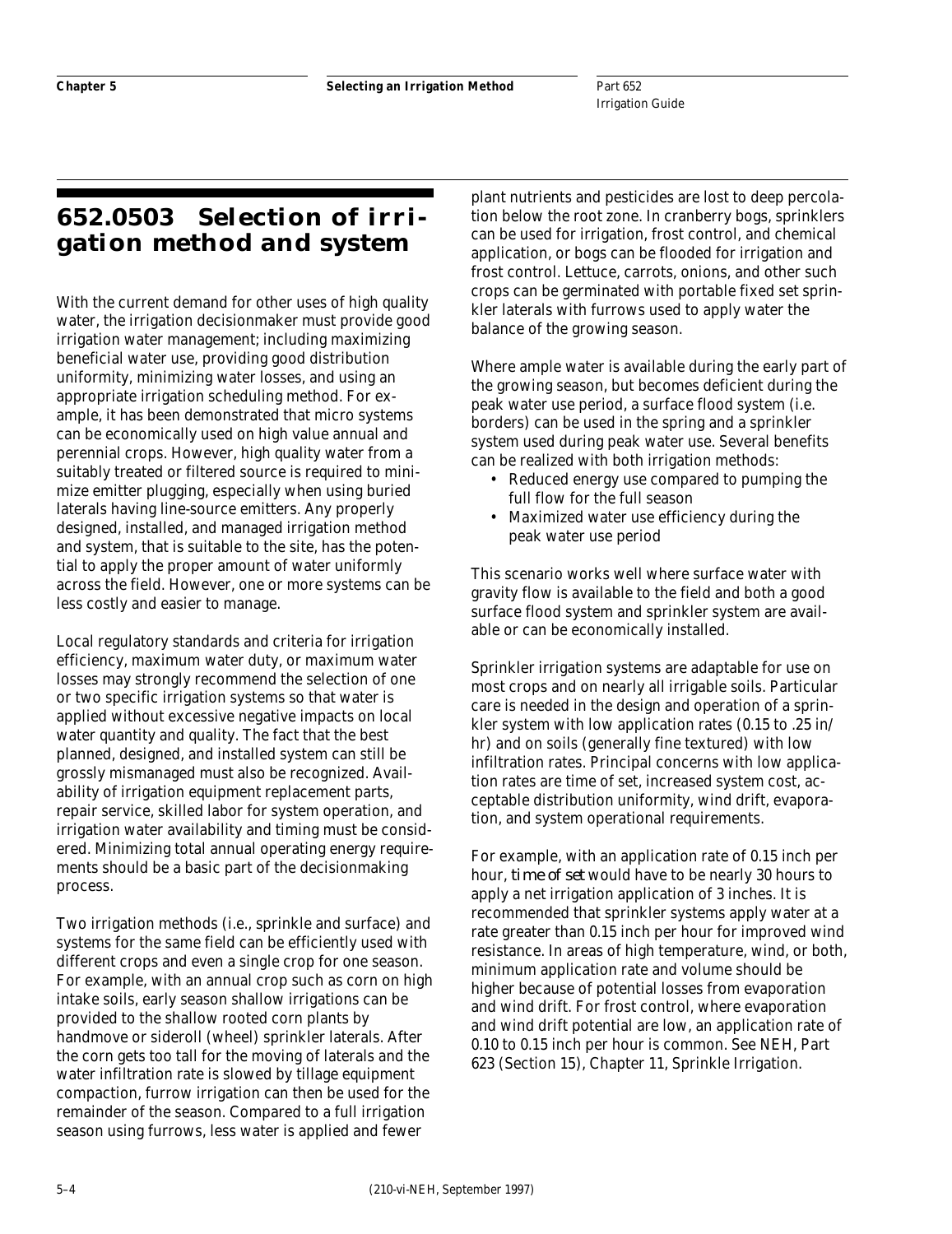Most irrigation application methods and systems can be automated to some degree. More easily automated are micro systems, center pivot sprinkler systems, solid set sprinkler systems, level furrow and basin systems, graded border systems, subsurface systems, and graded furrow systems using automated ditch turnouts, cutback, cablegation, and surge techniques.

Table 5–2 displays estimated typical life and annual maintenance for irrigation system components. Also, see chapter 11 of this guide for additional information on developing and comparing typical capital and operating costs for selected irrigation systems.

### System and components Life (yr) Annual System and components Life (yr) Annual maint maint. maint.  $% of cost$  (% of cost) **Sprinkler systems** 10 - 15 2 - 6 **Surface & subsurface systems** 15 5 Handmove  $15 + 2$ Side or wheel roll 15 + 2 **Related components** End tow  $10 + 3$  Pipelines Side move w/drag lines  $15 + 4$  buried thermoplastic  $25 + 1$ <br>Stationary gun type  $15 + 2$  buried steel  $25 - 1$ Stationary gun type  $15 + 2$  buried steel  $25$  1 Center pivot—standard  $15 + 5$  surface aluminum  $20 + 2$ Linear move  $15 + 6$  surface thermoplastic  $5 + 4$ Cable tow  $10 + 6$  buried nonreinforced concrete  $25 + 1$ Hose pull  $\begin{array}{ccc} 15+ & 6 \ 10+ & 6 \end{array}$  buried galv. steel  $\begin{array}{ccc} 25+ & 1 \ 25+ & 1 \end{array}$ Traveling gun type  $10 + 6$  buried corrugated metal  $25 + 1$ Fixed or solid set buried reinforced PMP 25 + 1 permanent 20 + 1 gated pipe, rigid, surface  $10 + 2$ portable  $15 + 2$  surge valves  $10 + 6$ Sprinkler gear driven, 5 - 10 6 impact & spray heads Pumps Valves  $10 - 25$  3 pump only  $15 + 3$ w/electric motors  $10 + 3$ **Micro systems**  $\frac{1}{2}$  1 - 20 2 - 10 w/internal combustion engine 10 + 6 Drip 5 - 10 3  $Spray$  5 - 10 3 Wells 25 + 1 Bubbler 15 + 2 Linings Semi-rigid, buried 10 - 20 2 nonreinforced concrete 15 + 5 Semi-rigid, surface  $\begin{array}{ccc} 10 & 2 & \text{flexible membrane} & 10 & 5 \end{array}$ Flexible, thin wall, buried  $10 \t 2 \t |$  reinforced concrete  $20 + 1$ Flexible, thin wall, surface  $1 - 5$  10 Emitters & heads  $5 - 10$  6 Land grading, leveling  $2/$ Filters, injectors, valves 10 + 7 Reservoirs 3/

#### **Table 5–2** Typical life and annual maintenance cost percentage for irrigation system components

1/ With no disturbance from tillage and harvest equipment.

2/ Indefinite with adequate maintenance.<br> $3/$  Indefinite with adequate maintenance

Indefinite with adequate maintenance of structures, watershed.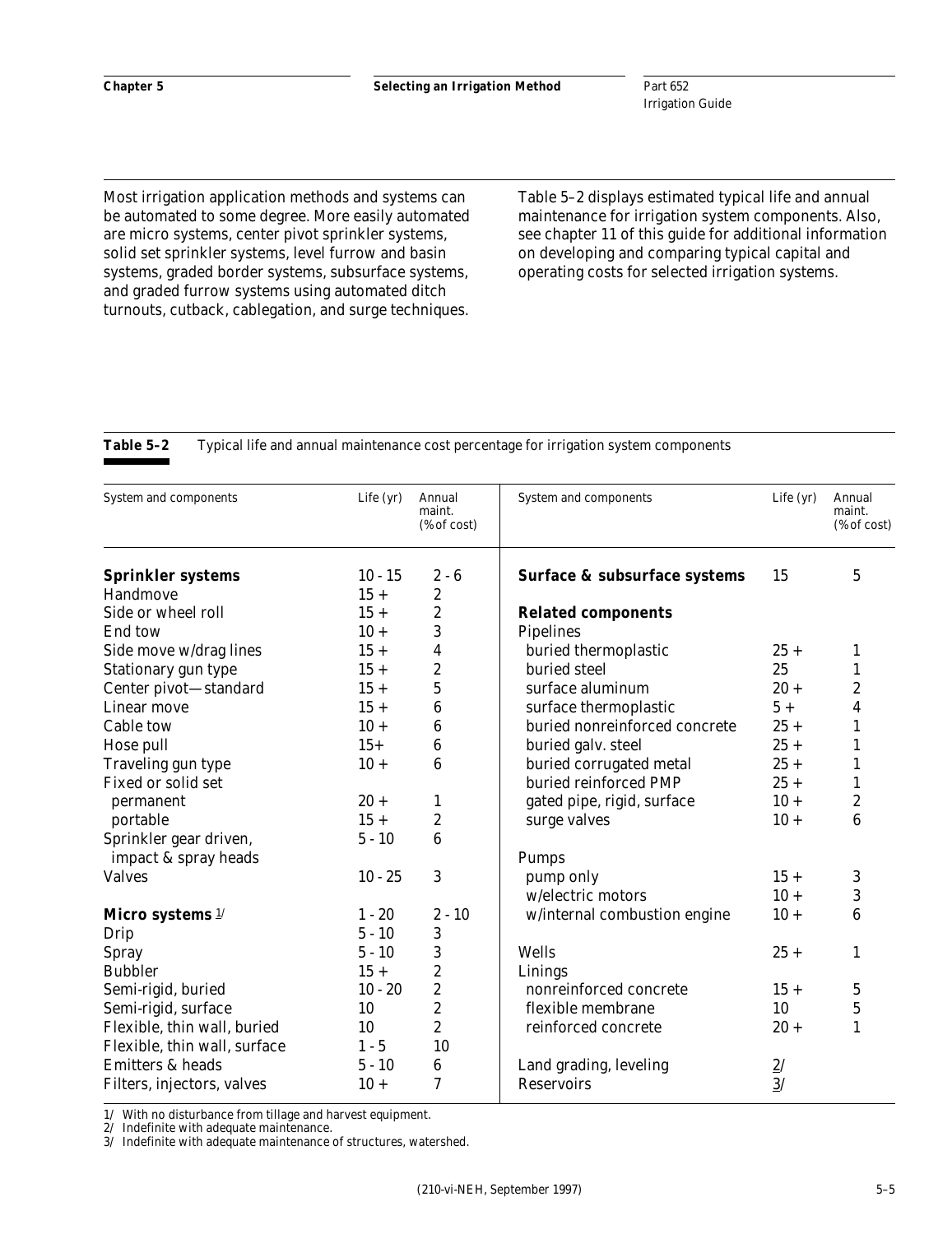### **652.0504 Adaptability and limitations of irrigation methods and systems**

Tables 5–3 through 5–7 display factors that affect the adaptation and operation of various irrigation methods and systems. In these tables, the **+** indicates positive effects or provides good reasons for preference of selection, the **–** indicates negative effects or provides possible reasons for not choosing this alternative (another method or system should be considered), and the **0** indicates neutral effect or should provide no influence on selection.

Tables 5–8 and 5–9 give recommended slope limitations for surface and sprinkler irrigation systems.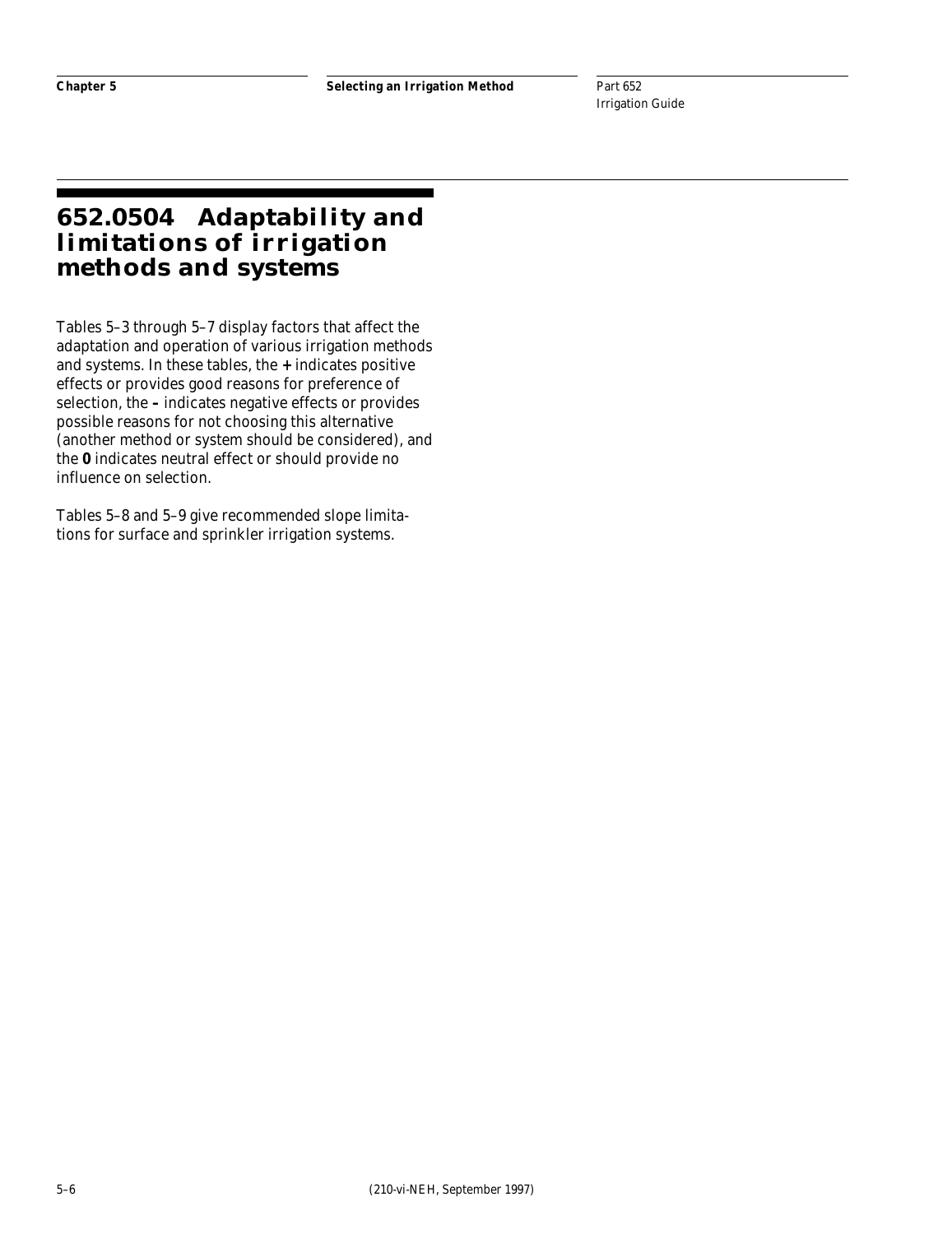| Item                        | $---$ Level $1/---$              |           | - - - - - - - - - - - - Graded - - - - - - - - - - - - - | - - - - - - Contour - - - - - - |                          |                          |                          |                          |                          |
|-----------------------------|----------------------------------|-----------|----------------------------------------------------------|---------------------------------|--------------------------|--------------------------|--------------------------|--------------------------|--------------------------|
|                             | border<br>basin                  | furrow    | border<br>reg                                            | furrow<br>mod $2/$              | furrow                   | corrug                   | levee                    | furrow                   | ditch                    |
| Crop                        |                                  |           |                                                          |                                 |                          |                          |                          |                          |                          |
| Field—close growing         | 0                                | 0         | $\boldsymbol{0}$                                         |                                 |                          | 0                        | 0                        |                          | $\bf{0}$                 |
| Field-row                   | 0                                | 0         | $\overline{\phantom{0}}$                                 | 0                               | $\,{}^+$                 | -                        | 0                        | $\overline{\phantom{0}}$ |                          |
| Vegetable-fresh             |                                  | 0         | $\qquad \qquad -$                                        | 0                               | $^+$                     | -                        |                          | $\boldsymbol{0}$         |                          |
| Vegetable-seed              |                                  | 0         |                                                          | $\bf{0}$                        | $\,^+$                   |                          | -                        | $\bf{0}$                 |                          |
| Orchards, berries, grapes   | 0                                | 0         | $\bf{0}$                                                 | 0                               | $\boldsymbol{0}$         | $\overline{\phantom{0}}$ | $\overline{\phantom{0}}$ | 0                        |                          |
| Alfalfa hay                 | 0                                |           | 0                                                        | -                               | -                        | 0                        | 0                        | -                        | $\pmb{0}$                |
| Corn                        |                                  | 0         |                                                          | $\bf{0}$                        | $\,{}^+$                 |                          |                          | $\boldsymbol{0}$         |                          |
| Cotton                      |                                  | 0         | $\qquad \qquad -$                                        | 0                               | $\overline{+}$           |                          | -                        | $\bf{0}$                 |                          |
| Potatoes, sugar beets       |                                  | $\bf{0}$  | $\qquad \qquad$                                          | $\bf{0}$                        | $\hspace{0.1mm} +$       |                          | -                        | $\boldsymbol{0}$         |                          |
| Land & soil                 |                                  |           |                                                          |                                 |                          |                          |                          |                          |                          |
| Low AWC                     | 0                                | 0         | $\boldsymbol{0}$                                         | $\boldsymbol{0}$                | $\boldsymbol{0}$         | 0                        | 0                        | $\boldsymbol{0}$         |                          |
| Low infiltration rate       | $\,{}^+$                         | $\,{}^+$  | 0                                                        | $\bf{0}$                        | $\boldsymbol{0}$         | $\bf{0}$                 | $\hspace{0.1mm} +$       | $\boldsymbol{0}$         | $\boldsymbol{0}$         |
| Mod. infiltration rate      | 0                                | 0         | 0                                                        | $\bf{0}$                        | $\boldsymbol{0}$         | 0                        | 0                        | $\boldsymbol{0}$         | $\bf{0}$                 |
| High infiltration rate      |                                  |           | $\overline{\phantom{0}}$                                 |                                 | $\overline{+}$           | -                        |                          | $\overline{\phantom{0}}$ |                          |
| Variable infiltration rate  |                                  |           |                                                          |                                 | $\boldsymbol{0}$         | -                        |                          |                          |                          |
| High salinity or sodicity   | $\,{}^+$                         | +         | $\bf{0}$                                                 |                                 | $^{+}$                   |                          |                          |                          | $\bf{0}$                 |
| <b>Highly erodible</b>      |                                  |           | $\equiv$                                                 | -                               | -                        | -                        |                          | -                        | $\overline{\phantom{0}}$ |
| Undulating topography       |                                  |           |                                                          |                                 |                          |                          |                          |                          |                          |
| Steep topography            |                                  |           |                                                          |                                 |                          |                          |                          | $\overline{\phantom{0}}$ |                          |
| Odd shaped fields           | $\hspace{0.1mm} +\hspace{0.1mm}$ | $\,{}^+$  |                                                          |                                 |                          |                          | 0                        | $\bf{0}$                 | $\boldsymbol{0}$         |
| Obstructions 3/             |                                  |           |                                                          | -                               |                          | -                        |                          | —                        |                          |
| Stony, cobbly               |                                  |           |                                                          |                                 |                          |                          |                          |                          |                          |
| <b>Water supply</b>         |                                  |           |                                                          |                                 |                          |                          |                          |                          |                          |
| Low cont. flow rate         |                                  |           |                                                          | $\bf{0}$                        | $\boldsymbol{0}$         | 0                        |                          | $\boldsymbol{0}$         | 0                        |
| High intermit. flow rate    | $\,{}^+$                         | $\,{}^+$  | $^{+}$                                                   | $\overline{\phantom{0}}$        | $\overline{\phantom{0}}$ | $\overline{\phantom{0}}$ |                          | $\overline{\phantom{0}}$ | $\boldsymbol{0}$         |
| <b>High salinity</b>        | $\,{}^+$                         | $\,{}^+$  | 0                                                        | $\qquad \qquad -$               | $\boldsymbol{0}$         | $\boldsymbol{0}$         | $\pmb{0}$                | $\qquad \qquad -$        | $\boldsymbol{0}$         |
| High sediment content       | $\bf{0}$                         | $\bf{0}$  | $\bf{0}$                                                 | $\boldsymbol{0}$                | $\bf{0}$                 | 0                        | $\bf{0}$                 | $\bf{0}$                 | $\bf{0}$                 |
| Delivery schedule           |                                  |           |                                                          |                                 |                          |                          |                          |                          |                          |
| continuous                  |                                  |           | 0                                                        | $\boldsymbol{0}$                | $\bf{0}$                 | 0                        | 0                        | $\bf{0}$                 | 0                        |
| rotation                    | 0                                | 0         | 0                                                        | $\bf{0}$                        | $\boldsymbol{0}$         | $\bf{0}$                 | 0                        | $\boldsymbol{0}$         | $\pmb{0}$                |
| arranged, flexible          | 0                                | 0         | 0                                                        | $\boldsymbol{0}$                | $\boldsymbol{0}$         | 0                        | 0                        | $\boldsymbol{0}$         | $\boldsymbol{0}$         |
| demand                      | $\,{}^+$                         | $^{+}$    | $\bf{0}$                                                 | $\bf{0}$                        | $\bf{0}$                 | 0                        | $\bf{0}$                 | $\bf{0}$                 | $\bf{0}$                 |
| <b>Climate</b>              |                                  |           |                                                          |                                 |                          |                          |                          |                          |                          |
| Humid & subhumid            |                                  |           |                                                          |                                 |                          |                          |                          |                          |                          |
| Arid & semiarid             | $\pmb{0}$                        | $\pmb{0}$ | $\pmb{0}$                                                | $\pmb{0}$                       | $\bf{0}$                 | $\pmb{0}$                | $\pmb{0}$                | $\bf{0}$                 | $\pmb{0}$                |
| Windy                       | 0                                | $\pmb{0}$ | $\bf{0}$                                                 | $\boldsymbol{0}$                | $\boldsymbol{0}$         | $\pmb{0}$                | $\boldsymbol{0}$         | $\bf{0}$                 | $\pmb{0}$                |
| High temp - humid           | 0                                | $\bf{0}$  | 0                                                        | $\bf{0}$                        | $\bf{0}$                 | 0                        | 0                        | $\bf{0}$                 | $\pmb{0}$                |
| High temp - arid            | 0                                | 0         | $\bf{0}$                                                 | $\bf{0}$                        | $\bf{0}$                 | 0                        | 0                        | $\bf{0}$                 | $\bf{0}$                 |
|                             |                                  |           |                                                          |                                 |                          |                          |                          |                          |                          |
| Social/Institutional        |                                  |           |                                                          |                                 |                          |                          |                          |                          |                          |
| Easy to manage              | $\bf{0}$                         | $^+$      |                                                          |                                 |                          |                          |                          |                          |                          |
| <b>Automation potential</b> | $^{+}$                           | $^{+}$    | $\bf{0}$                                                 |                                 | $^{+}$                   |                          | $\bf{0}$                 | $\pmb{0}$                |                          |

1/ When used in humid and subhumid areas, protected outlets may be needed for surface runoff due to precipitation.

2/ Modified furrow irrigation includes cutback, surge, cablegation, and tailwater reuse.

3/ Obstructions may include roads, buildings, and rock piles.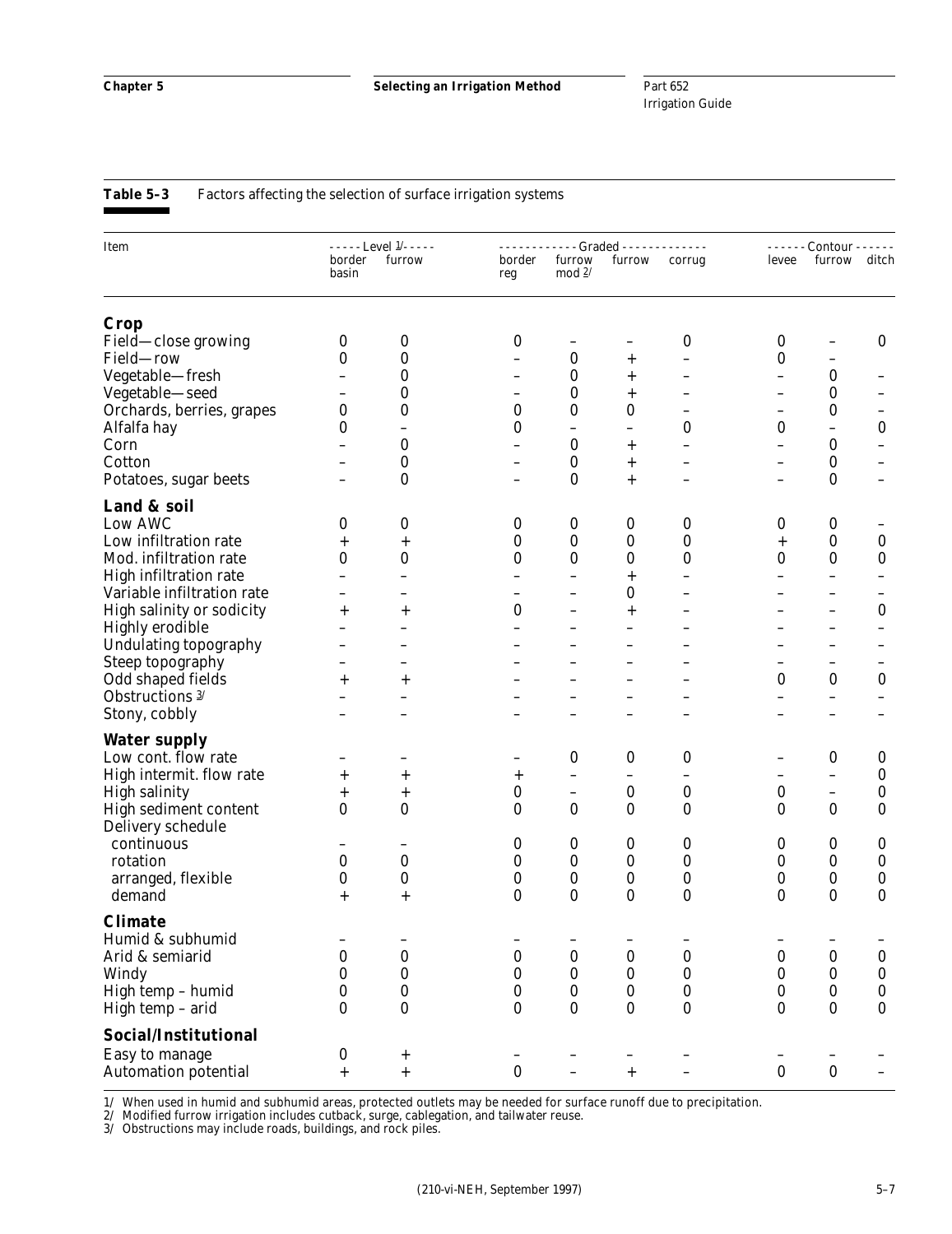**Table 5–4** Factors affecting the selection of periodic move, fixed, or solid set sprinkler irrigation systems

| Item                        |                          | - - - - Periodic move - - - - |                          |                          | - - - Solid set or fixed - - - |                          |  |
|-----------------------------|--------------------------|-------------------------------|--------------------------|--------------------------|--------------------------------|--------------------------|--|
|                             | sideroll hand            |                               | gun                      | perm                     | port                           | gun                      |  |
|                             |                          |                               |                          |                          |                                |                          |  |
| Crop                        |                          |                               |                          |                          |                                |                          |  |
| Field-close growing         | $\boldsymbol{0}$         | $\boldsymbol{0}$              | $\boldsymbol{0}$         | $\pmb{0}$                | $\boldsymbol{0}$               | $\boldsymbol{0}$         |  |
| Field-row                   | 0                        | $\bf{0}$                      | $\boldsymbol{0}$         | $\overline{\phantom{0}}$ | $\bf{0}$                       | $\overline{\phantom{0}}$ |  |
| Vegetable-fresh             | 0                        | $\bf{0}$                      | 0                        | 0                        | $\bf{0}$                       | 0                        |  |
| Vegetable-seed              | -                        | -                             |                          | -                        | $\qquad \qquad -$              |                          |  |
| Orchards, berries, grapes   |                          | 0                             | $\overline{\phantom{0}}$ | $^+$                     | $\overline{+}$                 |                          |  |
| Alfalfa hay                 | 0                        | $\bf{0}$                      | $\boldsymbol{0}$         |                          | $\overline{\phantom{0}}$       |                          |  |
| Corn                        | $\overline{\phantom{0}}$ | $\overline{\phantom{0}}$      | $\boldsymbol{0}$         |                          | $\qquad \qquad -$              | 0                        |  |
| Cotton                      |                          | $\qquad \qquad -$             | $\overline{\phantom{0}}$ |                          | $\overline{\phantom{0}}$       |                          |  |
| Potatoes, sugar beets       | $\bf{0}$                 | $\bf{0}$                      | $\bf{0}$                 |                          | $\bf{0}$                       |                          |  |
| Land & soil                 |                          |                               |                          |                          |                                |                          |  |
| Low AWC                     | 0                        | 0                             | $\boldsymbol{0}$         |                          |                                |                          |  |
| Low infiltration rate       | 0                        | $\bf{0}$                      |                          | $\mathrm{+}$<br>$\bf{0}$ | $^{+}$<br>$\bf{0}$             | $^{+}$                   |  |
| Mod. infiltration rate      | 0                        | $\bf{0}$                      | $\overline{\phantom{0}}$ |                          | $\bf{0}$                       | $\qquad \qquad -$        |  |
|                             |                          |                               | $\boldsymbol{0}$         | 0                        |                                | 0                        |  |
| High infiltration rate      | 0                        | $\bf{0}$                      | 0                        | $\,{}^+$                 | $\overline{+}$                 | $\,{}^+$                 |  |
| Variable infiltration rate  | $\overline{+}$           | $\overline{+}$                | $\,{}^+$                 | $\,{}^+$                 | $\overline{+}$                 | $\overline{+}$           |  |
| High salinity or sodicity   | $\qquad \qquad -$        | $\overline{\phantom{0}}$      | $\overline{\phantom{0}}$ | -                        | $\overline{\phantom{0}}$       |                          |  |
| <b>Highly erodible</b>      | $\overline{+}$           | $\,{}^+$                      |                          | $\,^+$                   | $\,^+$                         |                          |  |
| Steep & undulating topog    | -                        | $\,{}^+$                      | -                        | $\bf{0}$                 | $\bf{0}$                       |                          |  |
| Odd shaped fields           | $\qquad \qquad -$        | $\bf{0}$                      | $^{+}$                   | $^{+}$                   | $^{+}$                         | $\,^+$                   |  |
| Obstructions <sup>1/</sup>  | -                        | 0                             | $\boldsymbol{0}$         |                          | $\bf{0}$                       | $\boldsymbol{0}$         |  |
| Stony, cobbly               | $\bf{0}$                 | $\bf{0}$                      | $\bf{0}$                 | $\bf{0}$                 | $\bf{0}$                       | $\boldsymbol{0}$         |  |
| <b>Water supply</b>         |                          |                               |                          |                          |                                |                          |  |
| Low cont. flow              | $^{+}$                   | $\,^+$                        | $\,^+$                   | $^{+}$                   | $^{+}$                         | $^{+}$                   |  |
| High intermit. flow         |                          | $\overline{\phantom{0}}$      |                          |                          | $\overline{a}$                 |                          |  |
| High salinity or sodicity   |                          |                               |                          |                          |                                |                          |  |
| High sed. content           |                          |                               |                          |                          |                                |                          |  |
| Delivery schedule           |                          |                               |                          |                          |                                |                          |  |
| continuous                  | $^{+}$                   | $\,^+$                        | $^{+}$                   | $^{+}$                   | $^{+}$                         | $^{+}$                   |  |
| rotation                    | $\overline{\phantom{0}}$ | -                             | -                        |                          | $\qquad \qquad -$              |                          |  |
| arranged, flexible          | $\boldsymbol{0}$         | $\bf{0}$                      | $\boldsymbol{0}$         | $\boldsymbol{0}$         | $\bf{0}$                       | $\boldsymbol{0}$         |  |
| demand                      | 0                        | $\boldsymbol{0}$              | $\bf{0}$                 | $\bf{0}$                 | $\bf{0}$                       | $\bf{0}$                 |  |
| <b>Climate</b>              |                          |                               |                          |                          |                                |                          |  |
| High rainfall               |                          |                               | $\ddot{}$                |                          |                                | $\qquad \qquad +$        |  |
| Low rainfall-arid           | $^{+}$<br>$\bf{0}$       | $\,^+$<br>$\bf{0}$            | $\bf{0}$                 | $^{+}$<br>$\bf{0}$       | $^{+}$<br>$\bf{0}$             | $\pmb{0}$                |  |
| Windy                       | $\equiv$                 | $\overline{\phantom{0}}$      | $\overline{\phantom{0}}$ | $\equiv$                 | $\qquad \qquad -$              |                          |  |
| High temp-humid             |                          |                               |                          |                          |                                |                          |  |
|                             | $\ddot{}$                | $^{+}$                        | $\ddot{}$                | $^{+}$                   | $+$                            | $\overline{+}$           |  |
| High temp-arid              |                          | $\overline{\phantom{0}}$      |                          |                          | $\overline{\phantom{0}}$       |                          |  |
| Social/institutional        |                          |                               |                          |                          |                                |                          |  |
| <b>Automation potential</b> |                          |                               |                          | $^{\mathrm{+}}$          | $+$                            | $\pmb{0}$                |  |
| Easy to manage              | $\bf{0}$                 | $\pmb{0}$                     | $\bf{0}$                 | $\qquad \qquad +$        | $\qquad \qquad +$              | $+$                      |  |

1/ Obstructions may include roads, buildings, rock piles, trees, above and below ground utilities, and oil pipelines.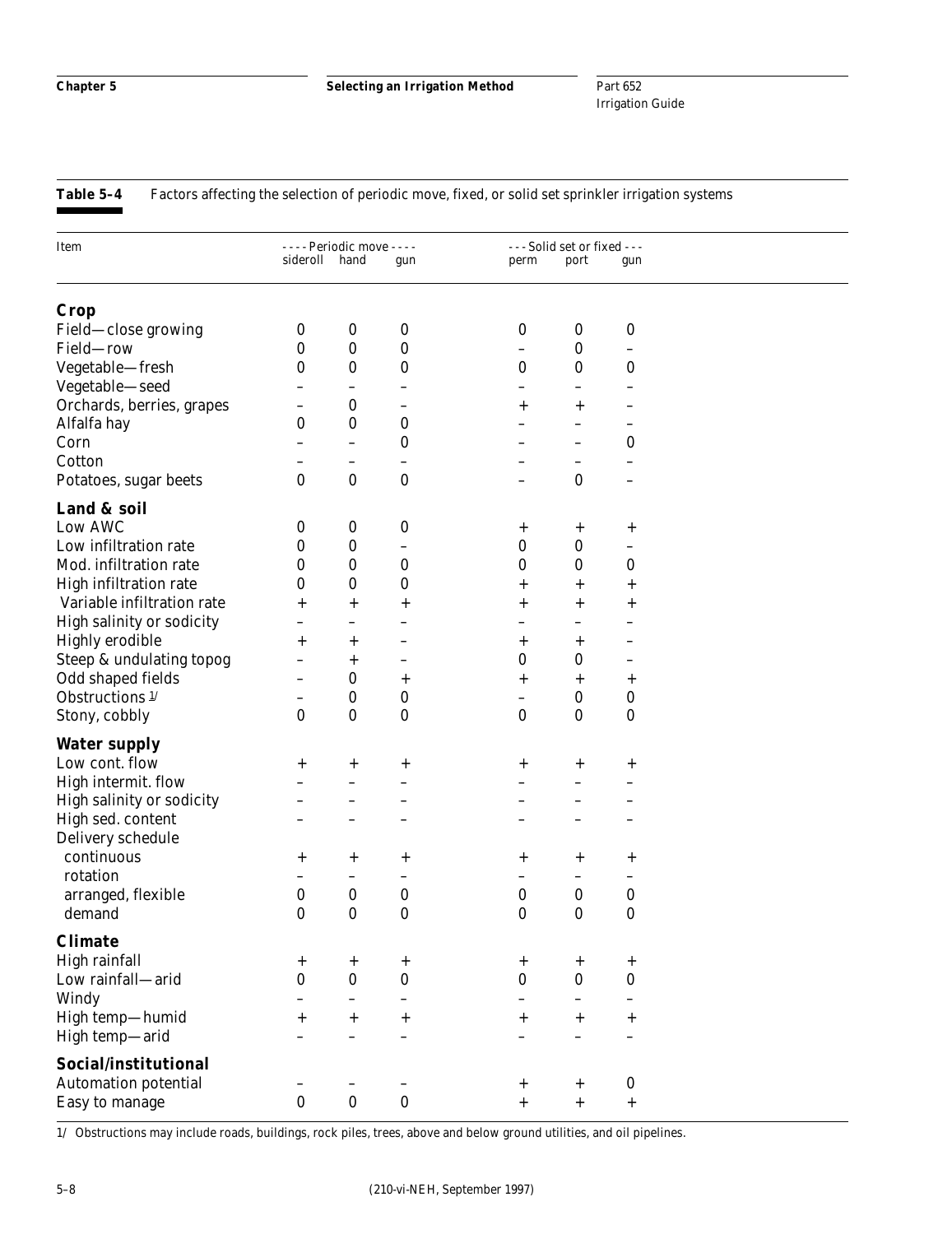| Table 5–5 | Factors affecting the selection of continuous/self moving <sup>1/</sup> sprinkler irrigation systems |  |  |  |
|-----------|------------------------------------------------------------------------------------------------------|--|--|--|
|-----------|------------------------------------------------------------------------------------------------------|--|--|--|

| Item                          |                | $- - -$ LEPA $2/ - -$  |                             | $\cdots$ LPIC $3/$ $\cdots$ |                          | - - Center pivot - -       |                  | $---$ Linear - - - -     |                            |
|-------------------------------|----------------|------------------------|-----------------------------|-----------------------------|--------------------------|----------------------------|------------------|--------------------------|----------------------------|
|                               | center         | linear                 | center                      | linear                      | high                     | low                        | high             | low                      | gun                        |
|                               | pivot          |                        | pivot                       |                             | press                    | press                      | press            | press                    |                            |
| Crop                          |                |                        |                             |                             |                          |                            |                  |                          |                            |
| Field-close growing           |                |                        |                             |                             | 0                        | $\boldsymbol{0}$           | $\boldsymbol{0}$ | 0                        | $\boldsymbol{0}$           |
| Field-row                     | 0              | 0                      | $\bf{0}$                    | $\bf{0}$                    | 0                        | 0                          | $\bf{0}$         | 0                        | 0                          |
| Vegetable-fresh               | 0              | 0                      | $\boldsymbol{0}$            | 0                           | 0                        | $\bf{0}$                   | 0                | $\boldsymbol{0}$         | 0                          |
| Vegetable-seed                | 0              | $\bf{0}$               | $\boldsymbol{0}$            | $\bf{0}$                    |                          | $\overline{\phantom{0}}$   |                  |                          |                            |
| Orchard, berries, grapes      |                |                        | $\overline{\phantom{0}}$    |                             | -                        |                            | -                | —                        |                            |
| Alfalfa hay                   |                |                        |                             | -                           | $\bf{0}$                 | $\,{}^+$                   | $\boldsymbol{0}$ | $\! + \!\!\!\!$          | $\boldsymbol{0}$           |
| Corn                          | 0              | $\bf{0}$               | $\bf{0}$                    | $\bf{0}$                    | $\bf{0}$                 | 0                          | $\bf{0}$         | $\bf{0}$                 | $\pmb{0}$                  |
| Cotton                        | 0              | $\bf{0}$               | 0                           | 0                           |                          |                            | —                | $\qquad \qquad -$        | -                          |
| Potatoes, sugar beets         | 0              | $\bf{0}$               | $\bf{0}$                    | $\bf{0}$                    | $\bf{0}$                 | $\bf{0}$                   | $\bf{0}$         | $\bf{0}$                 | $\bf{0}$                   |
| Land & soil                   |                |                        |                             |                             |                          |                            |                  |                          |                            |
| Low AWC                       | $\mathrm{+}$   | $^{+}$                 | $^{+}$                      | $\mathrm{+}$                | $^{+}$                   | $\mathrm{+}$               | $^+$             | $^{+}$                   | 0                          |
| Low infiltration rate         | 0              | $\bf{0}$               | $\overline{\phantom{0}}$    | $\overline{\phantom{0}}$    | -                        | -                          | -                | $\overline{\phantom{0}}$ |                            |
| Mod. infiltration rate        | 0              | 0                      | $\bf{0}$                    | $\bf{0}$                    |                          | —                          | 0                | $\bf{0}$                 | $\bf{0}$                   |
| <b>High infiltration rate</b> | $\overline{+}$ | $\,{}^+$               | $^{+}$                      | $^{+}$                      | $\overline{+}$           | $\,{}^+$                   | $\overline{+}$   | $^{+}$                   | $\overline{+}$             |
| Variable infiltration rate    | $\,^+$         | $\,^+$                 | $^{+}$                      | $^{+}$                      | $^{+}$                   | $\,^+$                     | $\overline{+}$   | $\ddot{}$                | $^{+}$                     |
| High salinity and sodicity    | 0              | 0                      | 0                           | $\bf{0}$                    | 0                        | $\bf{0}$                   | 0                | 0                        | 0                          |
| <b>Highly erodible</b>        | 0              | $\bf{0}$               | $\bf{0}$                    | $\boldsymbol{0}$            | $\overline{\phantom{0}}$ | $\overline{\phantom{0}}$   | -                | $\overline{\phantom{0}}$ | -                          |
| Steep & undulating topog      |                |                        |                             |                             |                          |                            |                  | $\overline{\phantom{0}}$ | $^+$                       |
| Odd shaped fields             |                |                        |                             | $\overline{\phantom{0}}$    | $\overline{\phantom{0}}$ | -                          | —                | $\overline{\phantom{0}}$ | $\ddot{}$                  |
| Obstructions 4/               |                |                        |                             | $\overline{\phantom{0}}$    | $\qquad \qquad -$        | -                          | -                | $\overline{\phantom{0}}$ | $^{+}$                     |
| Stony, cobbly                 | 0              | $\bf{0}$               | $\bf{0}$                    | $\bf{0}$                    | $\bf{0}$                 | $\bf{0}$                   | $\bf{0}$         | 0                        | $\bf{0}$                   |
| <b>Water supply</b>           |                |                        |                             |                             |                          |                            |                  |                          |                            |
| Low cont. flow rate           | $\,^+$         | $\,^+$                 | $^{+}$                      | $\,^+$                      | $^{+}$                   | $\,^+$                     | $\,^+$           | $^{+}$                   | $\,^+$                     |
| High intermit. flow rate      |                |                        |                             | $\overline{\phantom{0}}$    | —                        |                            |                  | -                        |                            |
| <b>High salinity</b>          |                |                        | $\overline{\phantom{0}}$    | $\overline{\phantom{0}}$    | $\overline{\phantom{0}}$ |                            | -                | -                        |                            |
| High sed. content             |                |                        |                             |                             |                          |                            |                  | $\overline{\phantom{0}}$ | $\overline{\phantom{0}}$   |
| Delivery schedule             |                |                        |                             |                             |                          |                            |                  |                          |                            |
| continuous                    | $^+$           | $^{+}$                 | $^{+}$                      | $\,^+$                      | $^{+}$                   | $\mathrm{+}$               | $^+$             | $^{+}$                   | $^+$                       |
| rotation                      |                |                        | $\overline{\phantom{0}}$    | $\overline{\phantom{0}}$    | $\overline{\phantom{0}}$ | $\overline{\phantom{0}}$   |                  | $\overline{\phantom{0}}$ |                            |
| arranged, flexible            | 0              | 0                      | $\bf{0}$                    | $\bf{0}$                    | 0                        | $\bf{0}$                   | $\boldsymbol{0}$ | 0                        | $\bf{0}$                   |
| demand                        | 0              | $\bf{0}$               | $\bf{0}$                    | $\bf{0}$                    | $\bf{0}$                 | $\bf{0}$                   | $\bf{0}$         | $\bf{0}$                 | 0                          |
| <b>Climate</b>                |                |                        |                             |                             |                          |                            |                  |                          |                            |
| Humid & subhumid              |                |                        |                             |                             |                          |                            |                  |                          |                            |
| Arid & semiarid               | $^+$<br>0      | +<br>0                 | $^+$<br>$\bf{0}$            | $\mathrm{+}$<br>0           | $^+$<br>$\bf{0}$         | $^+$<br>0                  | +<br>0           | $^+$<br>$\boldsymbol{0}$ | +<br>0                     |
| Windy                         | $\ddot{}$      |                        |                             | $^{+}$                      | -                        |                            | 0                | $\bf{0}$                 |                            |
| High temp-humid               | $\ddot{}$      | $\ddot{}$<br>$\! + \!$ | $^{+}$<br>$\qquad \qquad +$ | $\qquad \qquad +$           | $\qquad \qquad +$        |                            | $+$              | $\boldsymbol{+}$         |                            |
| High temp-arid                | 0              | $\bf{0}$               | $\bf{0}$                    | $\bf{0}$                    | $\bf{0}$                 | $\overline{+}$<br>$\bf{0}$ | 0                | $\bf{0}$                 | $\overline{+}$<br>$\bf{0}$ |
|                               |                |                        |                             |                             |                          |                            |                  |                          |                            |
| Social/institutional          |                |                        |                             |                             |                          |                            |                  |                          |                            |
| <b>Automation potential</b>   | $^+$           |                        | $^{+}$                      | $\qquad \qquad -$           | $^{+}$                   | $\pmb{0}$                  |                  |                          |                            |
| Easy to manage                | $\bf{0}$       | $\bf{0}$               | $\bf{0}$                    | $\bf{0}$                    | $\bf{0}$                 | $\bf{0}$                   | $\bf{0}$         | $\bf{0}$                 | $\bf{0}$                   |

1/ Continuous/self moving describes a sprinkler system that is self moving in continuous or start-stop operations.

2/ LEPA—Low Energy Precision Application system (in-canopy with good soil and water management).

3/ LPIC—Low Pressure In Canopy system.

4/ Obstructions may include roads, buildings, rock piles, trees, and aboveground utilities.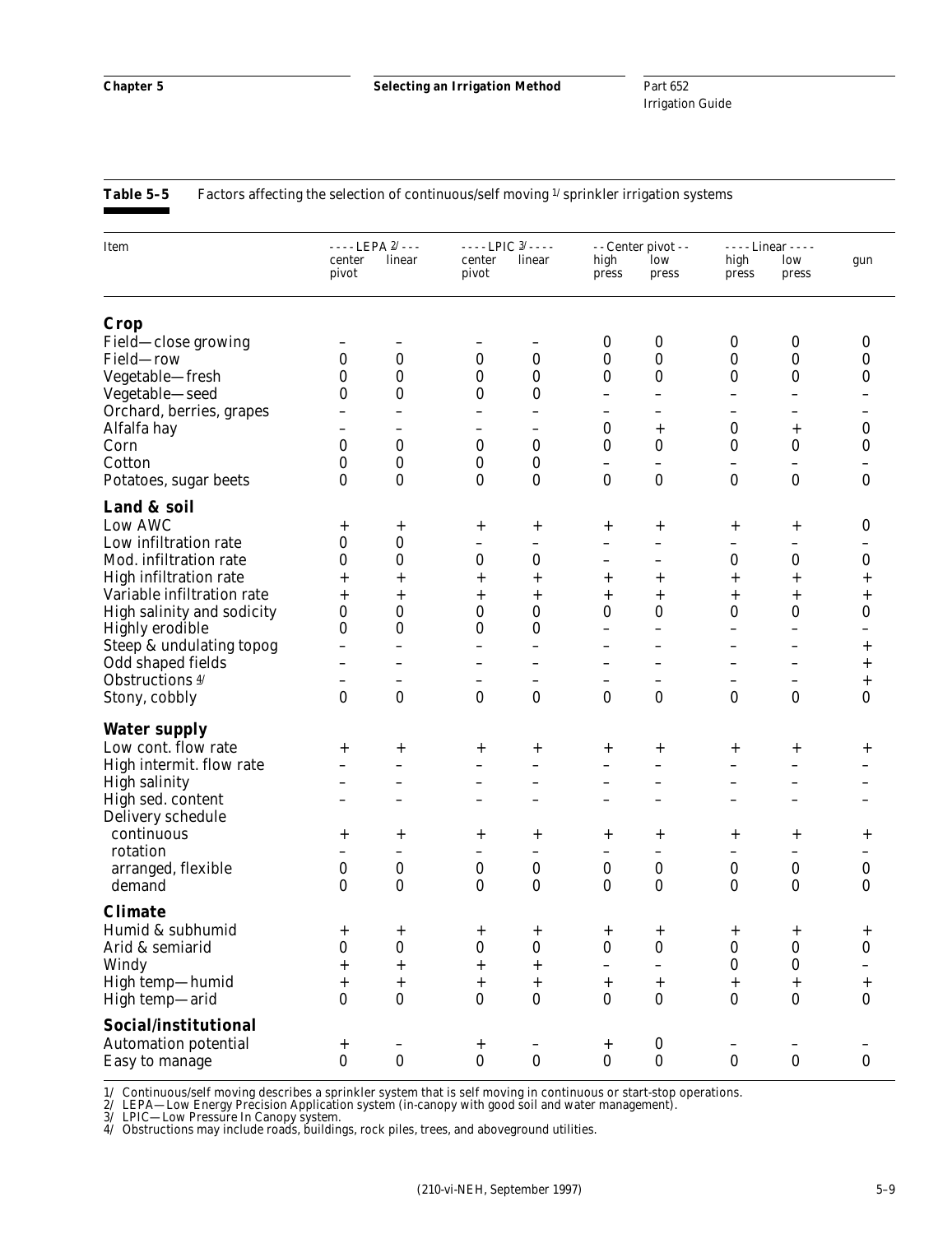**Table 5-6** Factors affecting the selection of micro irrigation systems  $\frac{1}{1}$ 

| Item                       | Point source<br>drip emitter | Line source<br>cont. tube | Micro spray/<br>sprinkler | <b>Basin</b><br>bubbler |  |
|----------------------------|------------------------------|---------------------------|---------------------------|-------------------------|--|
| <b>Crop</b>                |                              |                           |                           |                         |  |
| Field-close growing        |                              |                           |                           |                         |  |
| Field-row                  |                              | $\bf{0}$                  |                           |                         |  |
| Vegetable-fresh            |                              | $\mathrm{+}$              |                           |                         |  |
| Vegetable-seed             |                              | 0                         |                           |                         |  |
| Orchards, berries, grapes  | $\,{}^+$                     |                           | $\mathrm{+}$              | +                       |  |
| Alfalfa hay                |                              |                           |                           |                         |  |
| Corn                       |                              | 0                         |                           |                         |  |
| Cotton                     |                              | $\,^+$                    |                           |                         |  |
| Potatoes, sugar beets      |                              | 0                         |                           |                         |  |
| Land & soil                |                              |                           |                           |                         |  |
| Low AWC                    | $^+$                         | $^+$                      | $^+$                      | $\pm$                   |  |
| Low infiltration rate      | 0                            | 0                         | 0                         | $\bf{0}$                |  |
| Mod. infiltration rate     | $\boldsymbol{0}$             | 0                         | 0                         | $\bf{0}$                |  |
| High infiltration rate     | $\hspace{0.1mm} +$           | +                         | $\,{}^+$                  | 0                       |  |
| Variable infiltration rate | $\overline{+}$               | $^+$                      | $\,{}^+$                  | $\,^+$                  |  |
| High salinity and sodicity | $\boldsymbol{0}$             | $^+$                      | $\hspace{0.1mm} +$        | $\boldsymbol{0}$        |  |
| <b>Highly erodible</b>     | $\overline{+}$               | $^+$                      | $\hspace{0.1mm} +$        | $\bf{0}$                |  |
| Steep & undulating topog   | $\overline{+}$               |                           | $\mathrm{+}$              |                         |  |
| Odd shaped fields          | $\overline{+}$               | $^+$                      | $^{+}$                    | +                       |  |
| Obstructions <sup>2/</sup> | $\overline{+}$               | $^+$                      | $\ddot{}$                 | +                       |  |
| Stony, cobbly              | $^+$                         | $\,^+$                    | $\ddot{}$                 | $^{+}$                  |  |
| <b>Water supply</b>        |                              |                           |                           |                         |  |
| Low cont. flow rate        | $^+$                         | $^+$                      | $\mathrm{+}$              | $\,^+$                  |  |
| High intermit. flow rate   |                              |                           |                           |                         |  |
| <b>High salinity</b>       |                              |                           |                           |                         |  |
| High sed. content          |                              |                           |                           |                         |  |
| Delivery schedule          |                              |                           |                           |                         |  |
| continuous                 | $^+$                         | $^+$                      | $^+$                      | $\,^+$                  |  |
| rotation                   |                              |                           |                           |                         |  |
| arranged, flexible         | $\boldsymbol{0}$             | $\boldsymbol{0}$          | 0                         | $\boldsymbol{0}$        |  |
| demand                     | 0                            | $\boldsymbol{0}$          | 0                         | $\bf{0}$                |  |
| <b>Climate</b>             |                              |                           |                           |                         |  |
| Humid & subhumid           | 0                            | 0                         | 0                         | $\boldsymbol{0}$        |  |
| Arid & semiarid            | 0                            | $\bf{0}$                  | $\boldsymbol{0}$          | $\bf{0}$                |  |
| Windy                      | $\overline{+}$               | +                         |                           | $\bf{0}$                |  |
| High temp-humid            | 0                            | $\bf{0}$                  | $\bf{0}$                  | $\bf{0}$                |  |
| High temp-arid             | $\mathbf{0}$                 | $\boldsymbol{0}$          | $\bf{0}$                  | $\bf{0}$                |  |
| Social/institutional       |                              |                           |                           |                         |  |
|                            |                              |                           |                           |                         |  |
| Easy to manage             |                              |                           |                           |                         |  |
| Automation potential       | $\overline{+}$               | $\overline{+}$            | $^{+}$                    | $\ddot{}$               |  |

1/ Not suitable unless water supply is non-saline, low SAR, and very high quality.

2/ Obstructions may include roads, buildings, rock piles, trees, and below-ground utilities.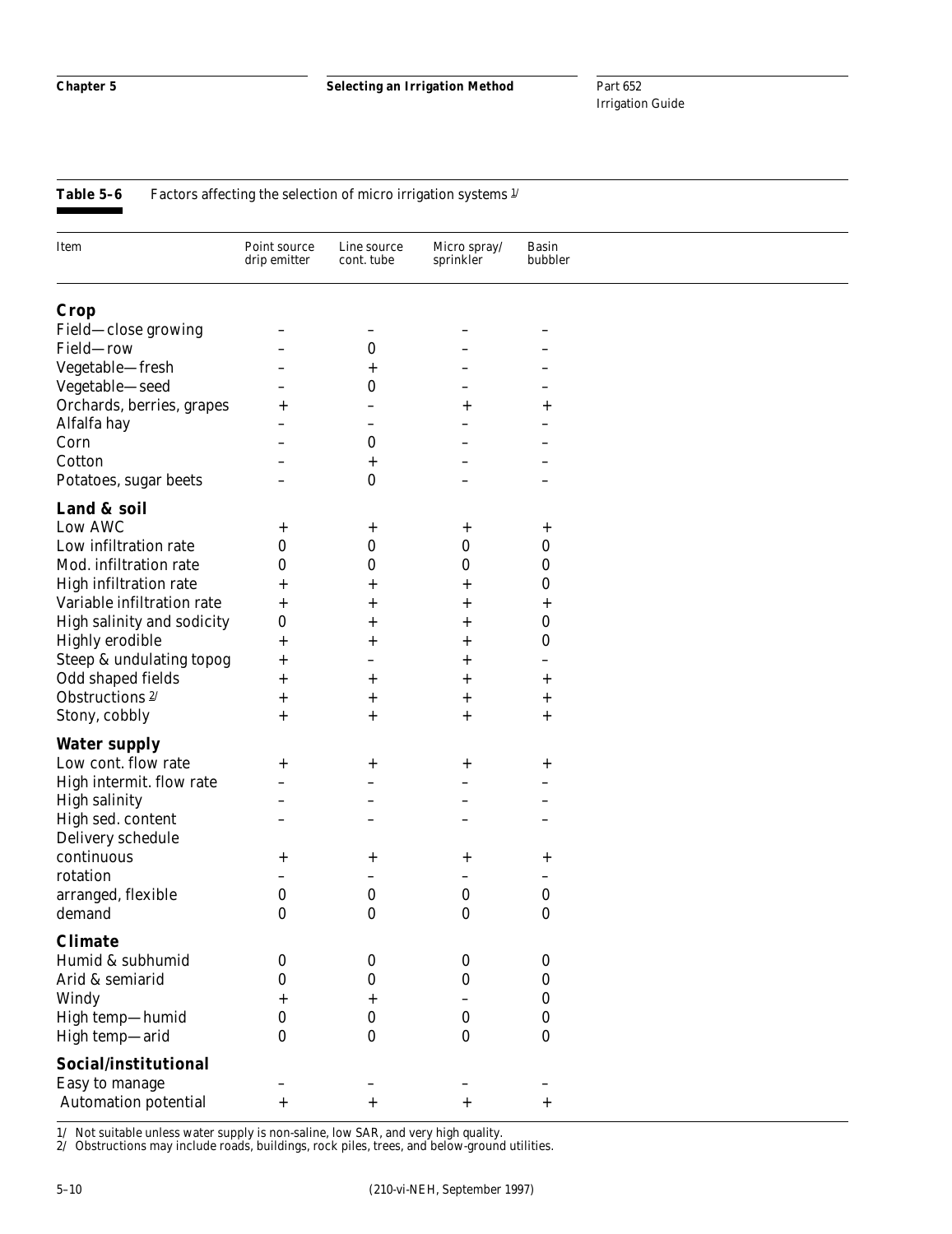#### Table 5-7 Factors affecting the selection of subirrigation systems  $1/$

| Item                       | Water table control | Item                        | Water table control |
|----------------------------|---------------------|-----------------------------|---------------------|
| Crop                       |                     | <b>Water supply</b>         |                     |
| Field-close growing        | 0                   | Low cont. flow rate         | $^{+}$              |
| Field-row                  | 0                   | High intermit flow rate     |                     |
| Vegetable-fresh            | 0                   | <b>High salinity</b>        |                     |
| Vegetable-seed             | 0                   | High sed. content           |                     |
| Orchards, berries, grapes  | 0                   |                             |                     |
| Alfalfa hay                |                     | <b>Delivery schedule</b>    |                     |
| Corn                       | $\bf{0}$            | continuous                  | $^{+}$              |
| Cotton                     |                     | rotation                    |                     |
| Potatoes, sugar beets      | $\bf{0}$            | arranged, flexible          |                     |
|                            |                     | demand                      | $\bf{0}$            |
| Land & soil                |                     |                             |                     |
| Low AWC                    | $\boldsymbol{0}$    | <b>Climate</b>              |                     |
| Low permeability           | 0                   | High rainfall               | $^{+}$              |
| Mod. permeability          | $^+$                | Low rainfall-arid           |                     |
| <b>High permeability</b>   | 0                   | Windy                       | $\,{}^+$            |
| Variable infiltration rate | $\boldsymbol{0}$    | High temp-humid             | $\,{}^+$            |
| High salinity and sodicity |                     | High temp-arid              | $\overline{+}$      |
| <b>Highly erodible</b>     | $\bf{0}$            |                             |                     |
| Undulating topography      |                     | Social & institutional      |                     |
| Odd shaped fields          | 0                   | Easy to manage              | $\bf{0}$            |
| Obstructions $2/$          | 0                   | <b>Automation potential</b> | 0                   |
| Stony, cobbly              |                     |                             |                     |

1/ Not suitable unless water supply is nonsaline, low SAR, and very high quality.

2/ Obstructions may include roads, buildings, rock piles, trees, and belowground utilities.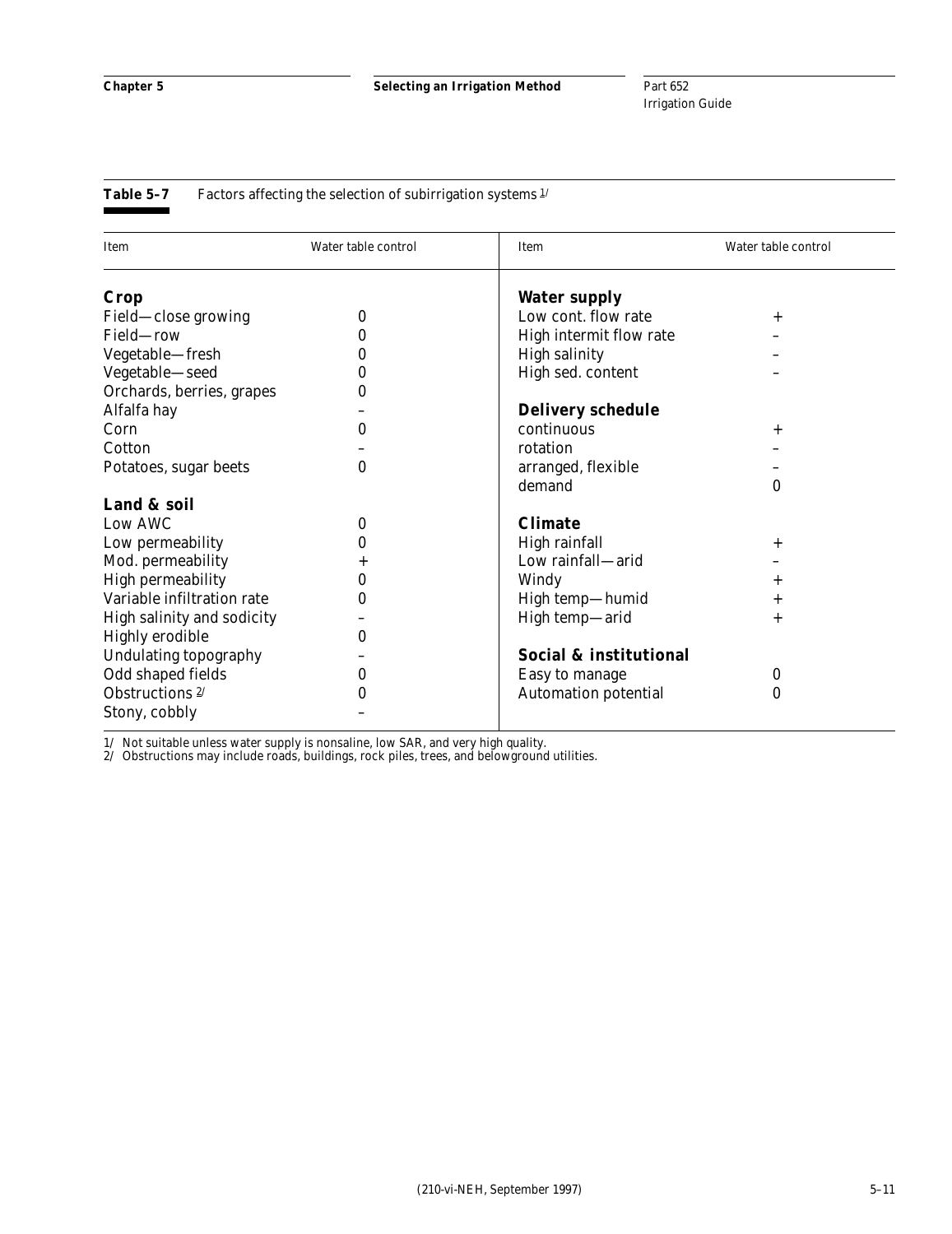| Table 5–8 |  | Slope limitations for surface irrigation systems (after grading) |  |
|-----------|--|------------------------------------------------------------------|--|
|-----------|--|------------------------------------------------------------------|--|

| <b>Type</b>    | non-sod | Maximum slope(%)<br>(arid & semiarid areas)<br>sod |     | Maximum slope(%)<br>(humid areas)<br>non-sod sod |
|----------------|---------|----------------------------------------------------|-----|--------------------------------------------------|
| Level          |         |                                                    |     |                                                  |
| basin/border   |         | ------------ Flat ------------                     |     |                                                  |
| furrow         |         | . Flat                                             |     |                                                  |
| Graded         |         |                                                    |     |                                                  |
| border         | 2.0     | 4.0                                                | 0.5 | 2.0                                              |
| furrow         | 3.0     |                                                    | 0.5 |                                                  |
| corrugation    | 4.0     | 8.0                                                |     |                                                  |
| contour levee  | 0.1     |                                                    |     |                                                  |
| contour ditch  | 4.0     | 15.0                                               |     |                                                  |
| contour furrow |         | Irrigated cross slope                              |     |                                                  |

#### **Table 5–9** Slope limitations for sprinkler irrigation systems

| <b>Type</b>              | Maximum slope (%) 1/ | Comments                                           |
|--------------------------|----------------------|----------------------------------------------------|
| <b>Periodic move/set</b> |                      |                                                    |
| portable handmove        | $20 +/-$             | Laterals should be laid cross slope to minimize    |
| sideroll - wheel mounted | 10                   | and control pressure variation. Consider using     |
| gun type                 | $20 +/-$             | pressure or flow control regulators in the         |
| end tow                  | $5 - 10$             | mainline, lateral, or individual sprinkler/        |
|                          |                      | spray heads, when pressure differential causes an  |
| <b>Fixed (solid) set</b> |                      | increase of $>$ 20 % of design operating pressure. |
| permanent laterals       | no limit             |                                                    |
| portable laterals        | no limit             |                                                    |
| gun type                 | no limit             |                                                    |
| <b>Continuous move</b>   |                      |                                                    |
| center pivot             | 15                   |                                                    |
| linear move              | 15                   |                                                    |
| gun type                 | $20 +/-$             |                                                    |
| <b>LEPA</b>              |                      |                                                    |
| center pivot             | 1.0                  |                                                    |
| linear                   | 1.0                  |                                                    |
| <b>LPIC</b>              |                      |                                                    |
| center pivot             | 2.5                  |                                                    |
| linear                   | 2.5                  |                                                    |

1/ Regardless of type of sprinkler irrigation system used, runoff and resulting soil erosion becomes more hazardous on steeper slopes. Proper conservation measures should be used; i.e., conservation tillage, crop residue use, filter strips, pitting, damming-diking, terraces, or permanent vegetation.